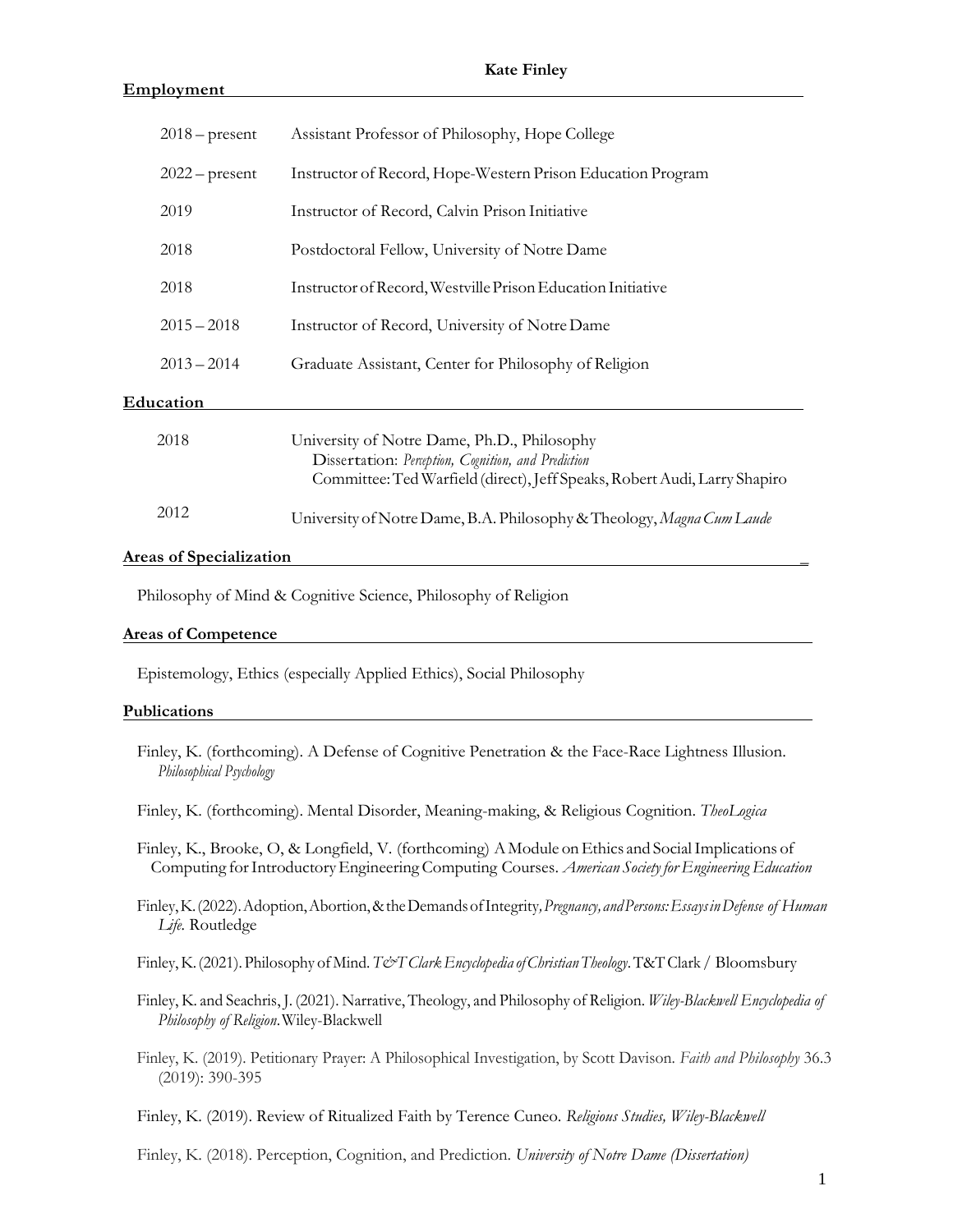"Embodied Cognition & the Grip of Computationalism" *(revise & resubmit - Synthese)* 

- "An Improved Account of Thought Insertion" (*revise & resubmit)*
- "Identity, Narrative, and Meaning-making in Mental Disorder" (*revise & resubmit*)
- "Trapped inYourOwnStory:self-narrative,suffering,&faith"

### **Selected Grants**

- "Mental Disorder, Religious Engagement, & Emotional Stability" | *New Visions in Theological Anthropology, (\$26,209) 2022-2023 (principal investigator)*
- "Narratives of Mental Disorders in Religious Communities" | *Global Health Interdisciplinary summer research (\$14,600) 2022 (principal investigator)*
- "Explorations of Mental Disorder, Neurodiversity, & Embodiment and Connections with Religious Engagement"|*TowsleyResearchScholarsgrant(\$58,000)2022-2025(principalinvestigator)*
- "Mental Disorder & Psychological Stability in Christianity" | *Calvin Scholar-Teacher research grant (\$17,896) 2022 (principal investigator)*
- "The 'Emotional ProsperityGospel' and Mental Disorder" |*New Visionsin Theological Anthropology, University of St. Andrews, (\$5,000) 2022 (principal investigator)*
- "MentalDisorder&PsychologicalStabilityinChristianity"|*Nyenhuisresearchgrant(\$4,900)2022(principal investigator with student research collaborator Cristina Chiazza)*
- *"NetVUEAcrossTheAcademyGrant,"|HopeCollege,Integrating Vocation intoCoursework (\$2,000) 2022*
- "Transformative Narratives of Mental Disorder & Religion" | *Blueprint 1543 research grant (\$14,644) 2021 (principal investigator)*
- "TransformativeNarratives of Mental Disorder &Religion"|*Nyenhuis research grant (\$7,488) 2021 (principal investigator with student research collaborator Megan Jacobs)*
- "Symptoms of Mental Disorder & Components of Faith" | *Nyenhuis research grant (\$7,088) 2020 (principal investigator with student research collaboratorEmma Passaglia)*

Graduate School Scholarship |*Beinecke Foundation (\$60,000) 2012-2016*

#### **Selected Workshops & Seminars**

- Non-idealPhilosophy ofReligionWorkshop|*UniversityofNotreDame&Calvin University, (invited participant, fully funded - travel, lodging, etc.), 2022*
- SummerSeminarsinNeuroscience andPhilosophy |*DukeUniversity(selected participant, \$1,000+fully funded - travel, lodging, etc.), 2022*
- NViTA Science-Engaged Theology Conference*| University of St. Andrews (selected participant, fully funded - travel, lodging, etc.)*
- Rutgers Cognitive Science of Religion Workshop | *Rutgers University, (invited participant & commentator, \$500 + fully funded - travel, lodging, etc.), 2022*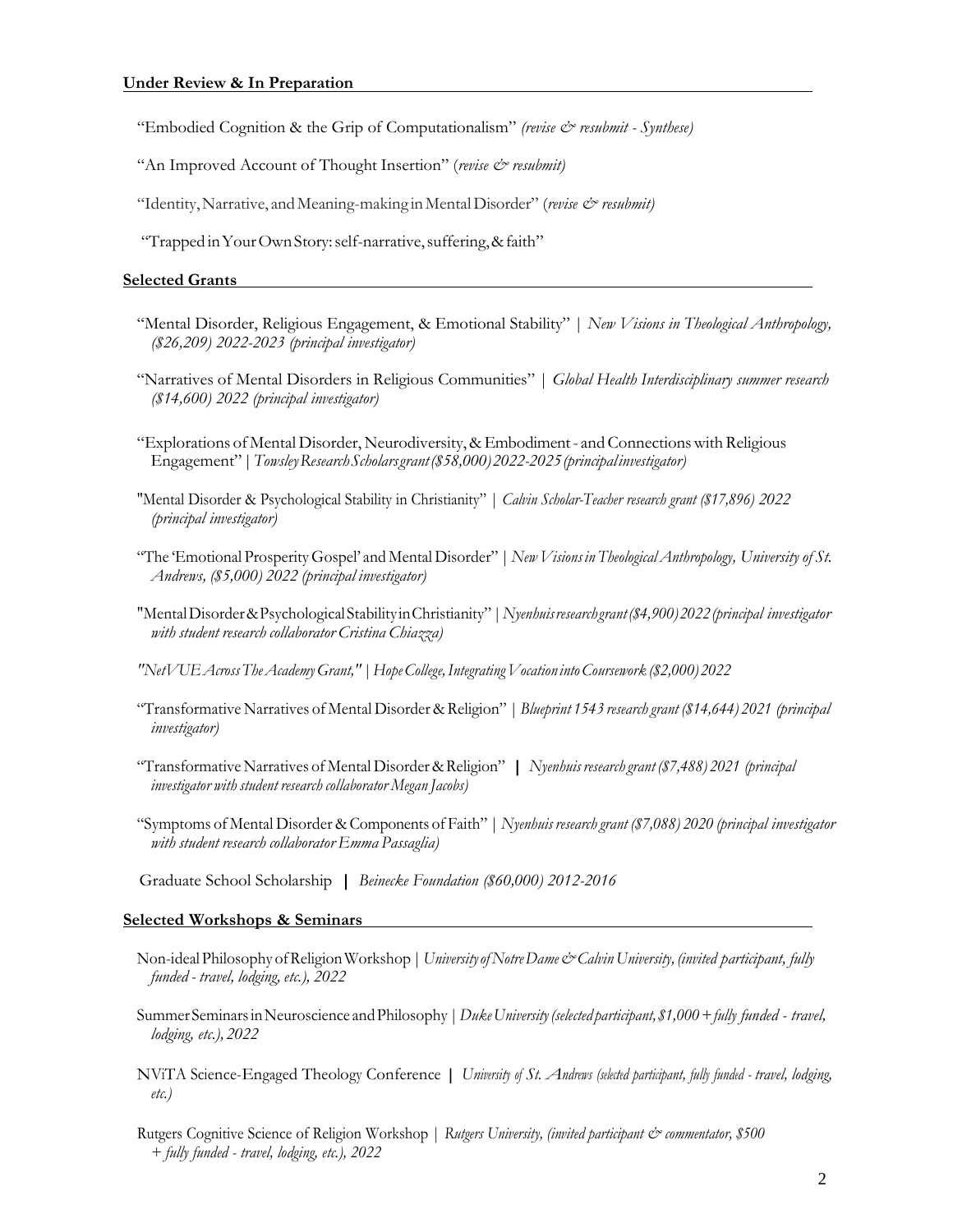Psychopathology & Religious Experience Workshop | *University of Leeds (invited participant, funded), 2022*

- "Scientific & Theological Explanations of Mental Disorder" | *SET Foundations: science-engaged theology seminar, Loyola University (selected participant, \$4,000) 2021*
- "Self-Narrative&the ProblemofEvil" |*TheoPsych: bringingtheologytomind seminar,FullerTheological Seminary (selected participant, \$2,000) 2020*
- "Trapped in Your Own Story: Self-narrative reconsidered." | *Logos workshop, Center for Philosophy of Religion, University of Notre Dame. (selected participant, fully funded) 2020 (rescheduled for 2021)*
- "Trapped in Your Own Story: Self-narrative reconsidered."|*Junior Workshop in Philosophy of Religion, APA Central, 2020 (invited keynote)*
- "Teaching Philosophy with Marginalized Groups"| *Philosophy as <sup>a</sup> Way of Life Workshop, Andrew W. Mellon Foundation, University of Notre Dame, 2019*
- "EmbodiedCognitioninReligion"|*TempletonInterfaithWorkshop,TheRoyalInstituteforInter-FaithStudies, Jordan, (invited participant, funded) 2017*
- "Embodied Religious Experience & Disability"|*Embodied Religious Experience Workshop, Princeton University, (selected participant, funded) 2016*

# **Other Selected Presentations**

"AModule onEthics and SocialImplications ofComputing forIntroductoryEngineering Computing Courses"with Brooke Odle, American Society for Engineering Education, Minneapolis, 2022

"MentalDisorder &Psychological Stability inChristianity"Calvin SymposiumonWorship, 2022 "The

- RelationshipBetweenMentalDisorder&Religion"HopeCollegeContinuumScholarsLecture Series, 2022
- "EmpiricalWorkonMentalDisorder&ReligiousCognition",InvitedPresentation,HillsdaleCollege, 2022
- "Evangelical Philosophy in an Exvangelical World" Invited Presentation, Evangelical Philosophical Society, American Philosophical Association, Central Division Conference, Chicago, 2022
- "Identity,Narrative, andMeaning-making inMentalDisorder" InvitedPresentation,Centerfor Philosophy of Religion Reading Group, Notre Dame, 2022
- "MentalDisorderTransformsFaith"Princeton-RutgersPhilosophyofReligionIncubatorConference, 2021
- "PsychiatricDisorder&ReligiousTransformation."InstituteonTheologyandDisability,Western Theological Seminary (2020, rescheduled for 2021)
- "Embodied Cognition & the Grip of Computationalism." Alabama State University, 2021 (invited)
- "Thought Insertion in Schizophrenia", Association for the Advancement of Philosophy and Psychiatry Annual Conference, San Francisco, 2019
- "Embodied Faith in Intellectual & Psychiatric Disability", Summer Institute on Theology and Disability, Western Theological Seminary, 2019
- "FutureDirectionsinChristianPhilosophy"PanelPresentation,The Society ofChristianPhilosophers 40th Anniversary Conference, Calvin College, 2018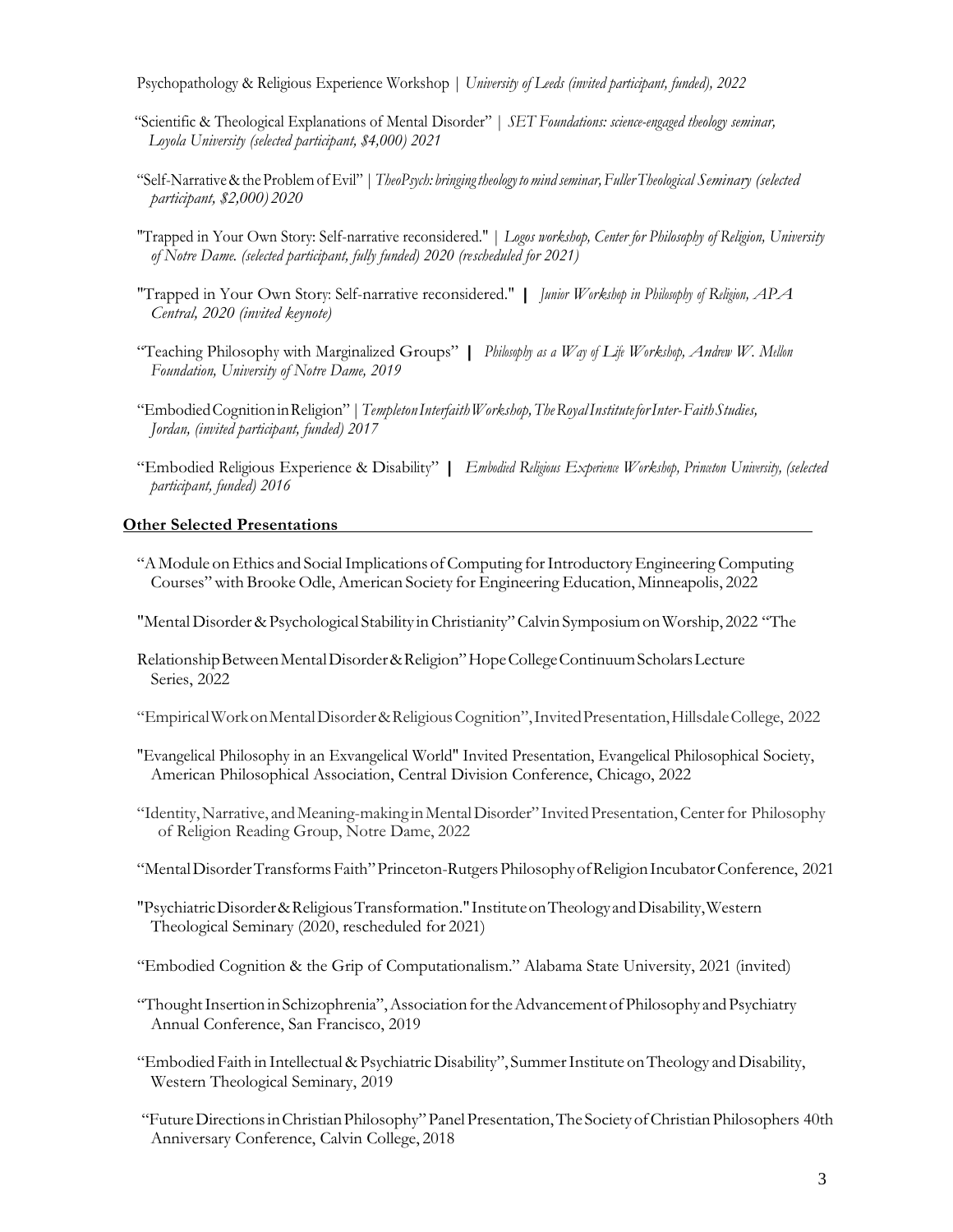- "Delusions,Rationality, andtheSelf",WomeninPhilosophyWIPHICAConference,Northwestern University, 2018
- "ANewUnderstandingofPerceptionandCognitivePenetration",AmericanPhilosophical Association, Eastern Division Conference, Savannah, 2018
- "ADefenseofCognitivePenetration",AmericanPhilosophicalAssociation,PacificDivisionConference, Seattle, 2017
- "HarmfulMindsets,Threats, andBiases",NotreDameMinorities andPhilosophy,University ofNotre Dame, 2016
- "Religious Experience and Intellectual Disability", Society of Christian Philosophers Conference, Evangel University, 2016
- "An Improved Account of Thought Insertion", The NCH Mind and Brain Conference, New College of the Humanities, London, United Kingdom, 2016
- "Self-Narrative and theProblemofEvil",SocietyofChristianPhilosophersConference, SpringHill University, 2015
- "Self-Narrative and the Problem of Evil", University of Notre Dame Center for Philosophy of Religion, University of Notre Dame, 2015
- "Tycho Brahe and the Aesthetics of Scientific Revolution", History of Philosophy of Science Conference, University of Ghent, Belgium, 2014
- "Tycho Brahe and the Aesthetics of Scientific Revolution", Scientiae Conference, University of Vienna, Austria, 2014
- "TychoBrahe andtheAesthetics of ScientificRevolution", Society forLiterature, Science and theArts Conference, University of Notre Dame, 2013
- "AUnifiedAccount ofThoughtInsertion," SoutheastGraduate PhilosophyConference, Florida State University, 2013

### **Public Philosophy**

"Interfaith Perspectives on Mental Disorder", *(invited keynote) National Alliance on Mental Illness, 2022*

"Mental Disorder & Religious Cognition", *The Reluctant Theologian podcast,* 2022

"Mental Disorder & Religion", *Church of the Savior,* November 2021

"MentalDisorderTransformsFaith",*TheAnalyticChristianYouTubeinterview,*August2021

"The Power of Beliefs", *Broken People blog post,* July 2021

"Trapped in Your Own Story", *Broken People blog post,* May 2021

"Feminism&Philosophy",*She'stheManradiointerview,*March2021

"Hearing Different Voices", *Broken People blog post,* March 2021

"Key Topics in Philosophy of Mind", *HASP organization*, 2019